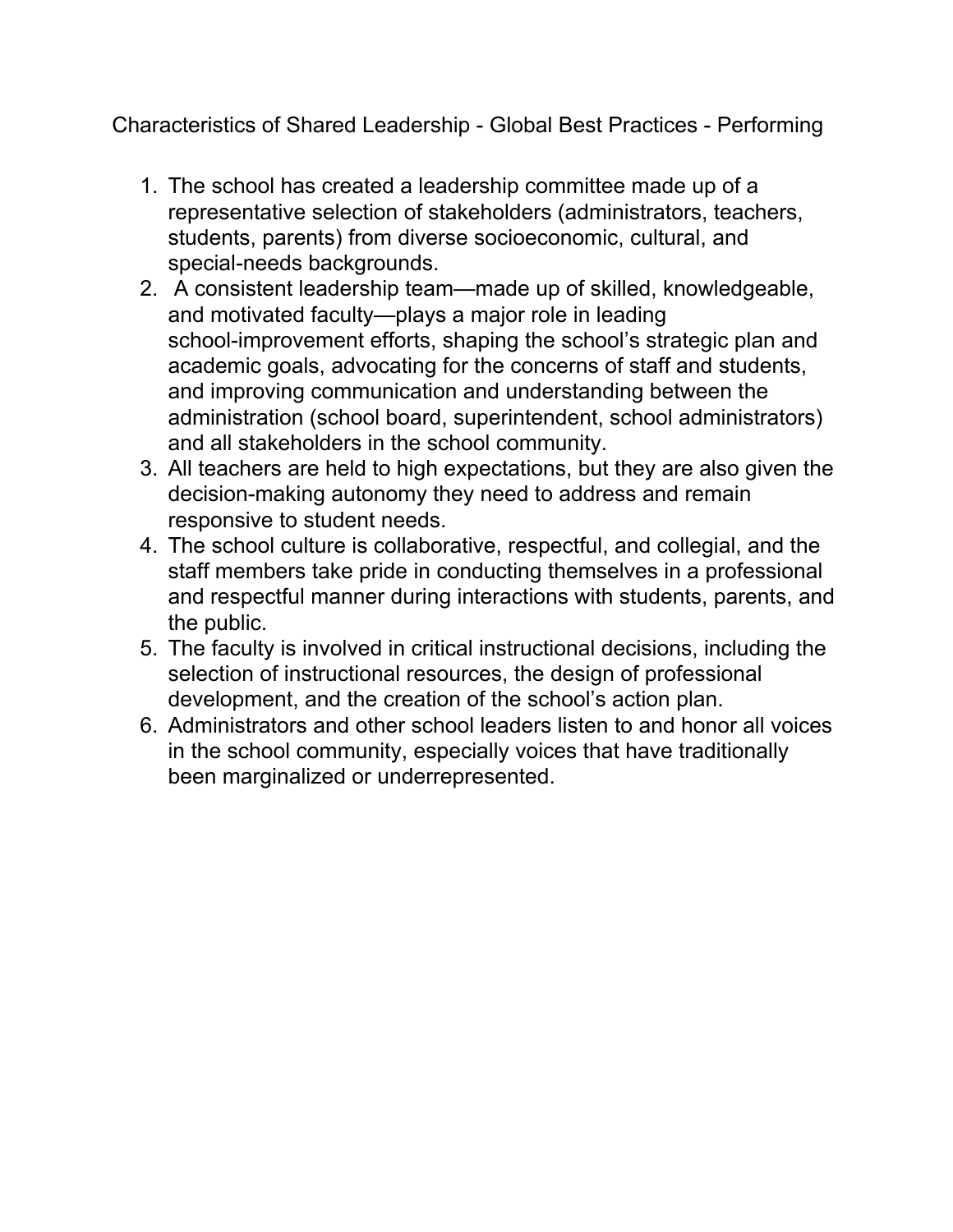## *Think about a distributed model of leadership and/or extending student voice as a component of school improvement* and *decision-making.*

- **Work with your team / table to brainstorm existing barriers or assets**that may interfere and/or promote more authentic student leadership within your school.
- **Rate each component**as **high, medium or low**.

| <b>Distributed Leadership</b><br>Leadership Team (LT)                                                                                           | <b>Barriers</b> | H, M, L | <b>Assets</b> | H, M, L |
|-------------------------------------------------------------------------------------------------------------------------------------------------|-----------------|---------|---------------|---------|
| LT includes<br>administrators,<br>teachers, and students                                                                                        |                 |         |               |         |
| LT meetings are<br>conducted during the<br>school day                                                                                           |                 |         |               |         |
| LT leads school<br>improvement - shapes<br>and carries out the<br>strategic/action plan                                                         |                 |         |               |         |
| LT advocates for<br>concerns of teachers,<br>staff and students and<br>improves<br>communication &<br>understanding between<br>all stakeholders |                 |         |               |         |
| <b>LT</b> facilitates<br>professional learning<br>groups (PLG) within                                                                           |                 |         |               |         |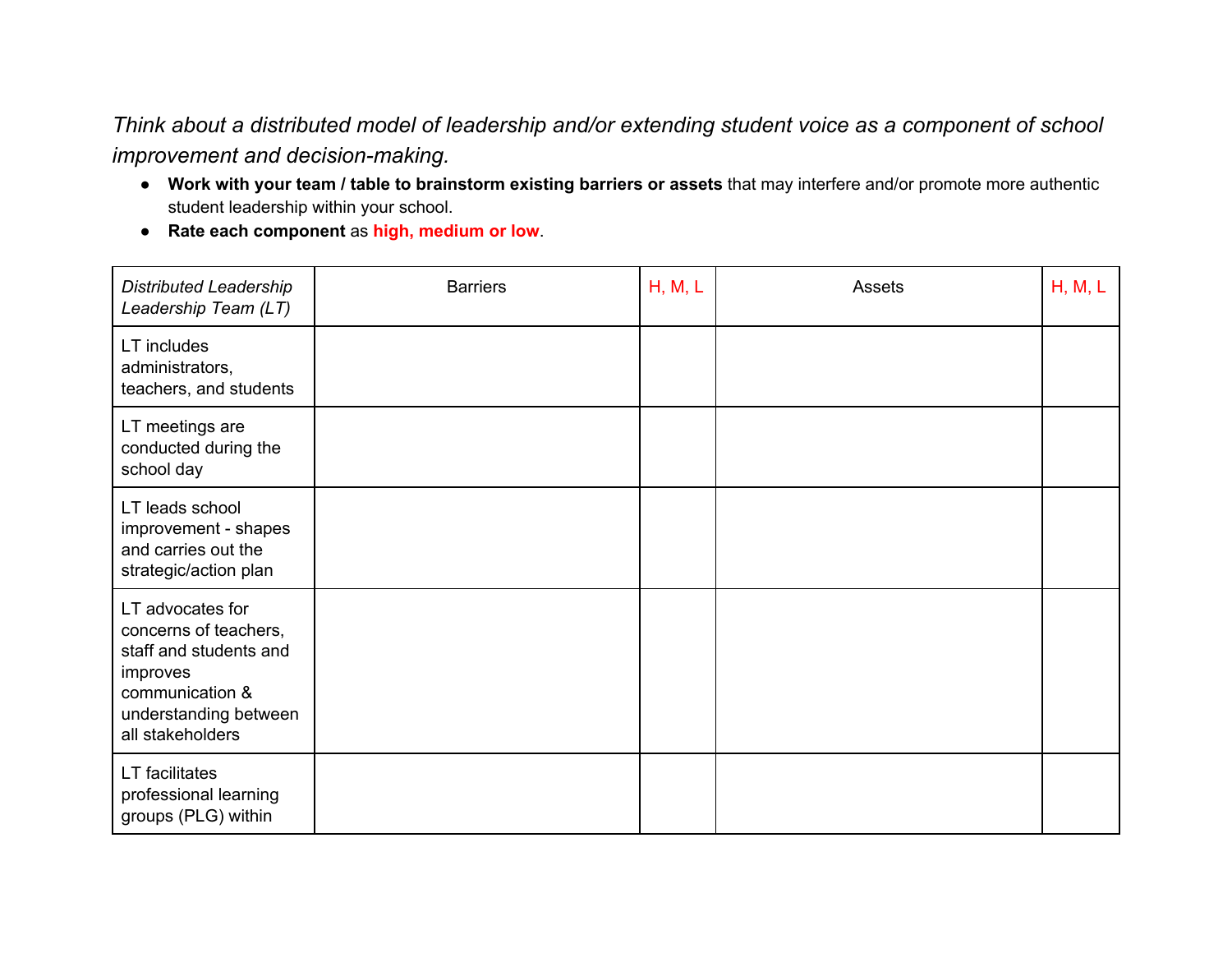| school                                                                                                                                |  |  |
|---------------------------------------------------------------------------------------------------------------------------------------|--|--|
| LT has formal process<br>for communicating and<br>engaging the broader<br>community (parents,<br>community partners,<br>school board) |  |  |

| <b>Student Voice</b>                                                                   | <b>Barriers</b> | H, M, L | Assets | H, M, L |
|----------------------------------------------------------------------------------------|-----------------|---------|--------|---------|
| Formal process to give<br>feedback to teachers                                         |                 |         |        |         |
| Student choice in<br>meeting learning<br>standards                                     |                 |         |        |         |
| Input on class offerings<br>and flexible pathways                                      |                 |         |        |         |
| Process to propose<br>change in policy,<br>procedures or daily<br>operations of school |                 |         |        |         |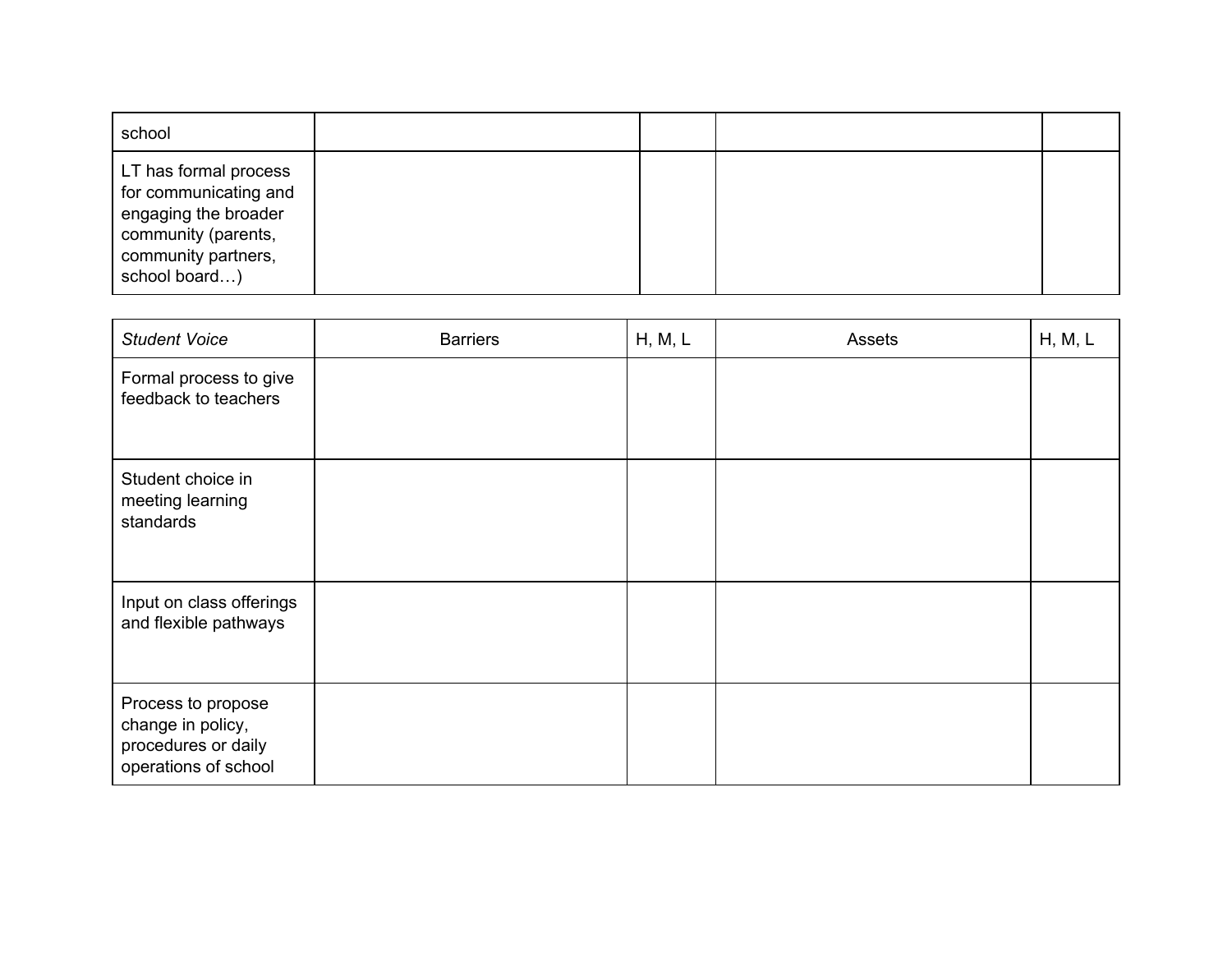## Planning Template

| Shared Leadership<br>Possible Areas to Address                                                                                               | <b>Current State</b> | <b>Desired Future State</b> | <b>Possible Action Steps</b> | <b>Possible Resources Needed</b><br>(training, human, materials,<br>policy/procedures, funding) |
|----------------------------------------------------------------------------------------------------------------------------------------------|----------------------|-----------------------------|------------------------------|-------------------------------------------------------------------------------------------------|
| LT includes administrators,<br>teachers, and students                                                                                        |                      |                             |                              |                                                                                                 |
| LT meetings are conducted<br>during the school day                                                                                           |                      |                             |                              |                                                                                                 |
| LT leads school<br>improvement - shapes and<br>carries out the<br>strategic/action plan                                                      |                      |                             |                              |                                                                                                 |
| LT advocates for concerns<br>of teachers, staff and<br>students and improves<br>communication &<br>understanding between all<br>stakeholders |                      |                             |                              |                                                                                                 |
| LT facilitates professional<br>learning groups (PLG)<br>within school                                                                        |                      |                             |                              |                                                                                                 |
| LT has formal process for<br>communicating and<br>engaging the broader<br>community (parents,                                                |                      |                             |                              |                                                                                                 |